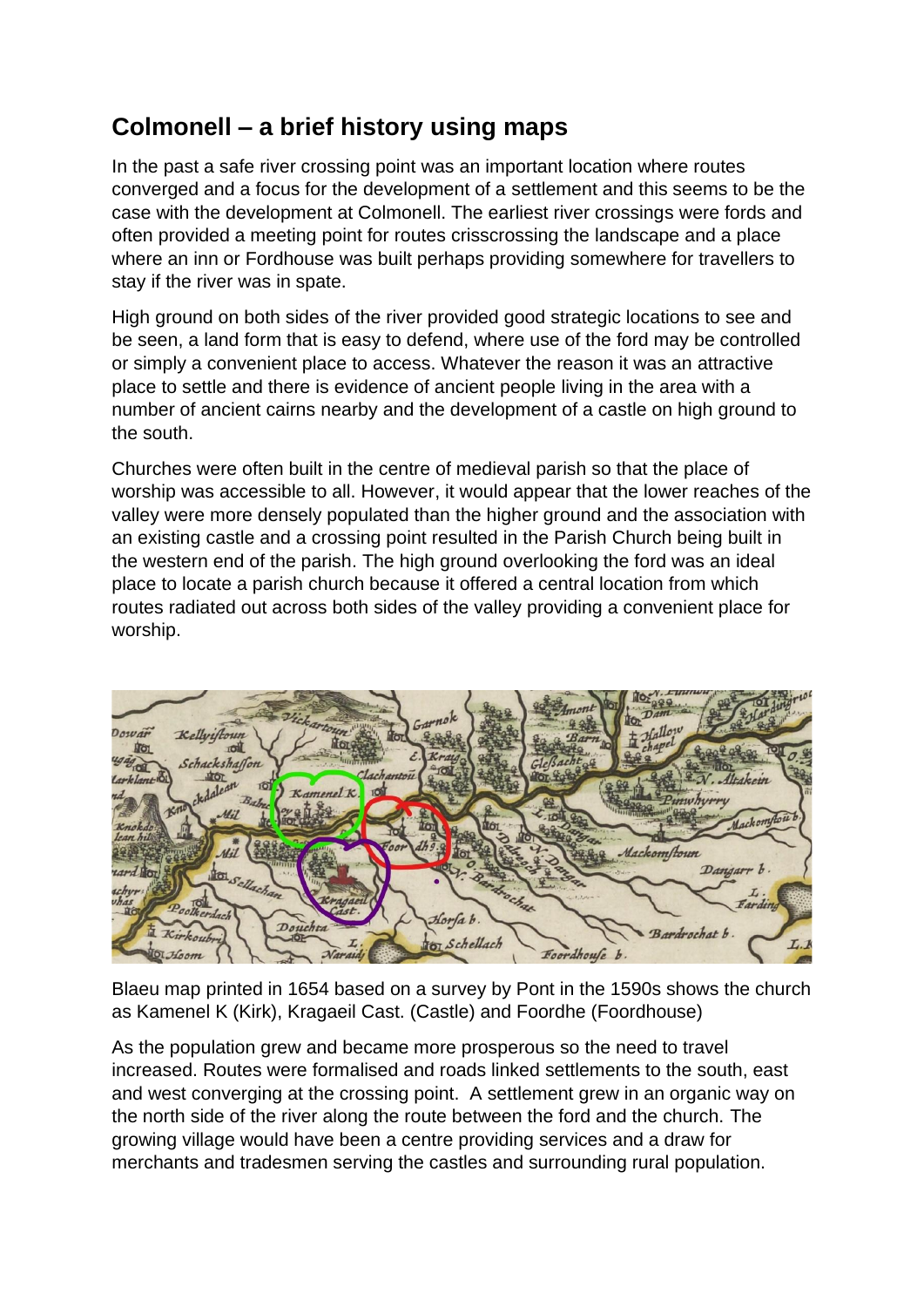

Roy's Military map of 1750 illustrates the settlement pattern named Camenell adjacent to Craighill Castle with Craigauel Castle across the river to the south and Fordhouse at the river crossing.

The population also grew in the remoter parts of the parish so it became desirable to provide more convenient places to worship. Chapels were constructed that were out posts from the mother church at Colmonell. A chapel was built at Barrhill in the 1750s and the minister held services there every 4<sup>th</sup> Sunday.



A map hung in the Parish Church dated 1814 shows a snapshot of a time of great change when the village of Colmonell, as we know it today, was formed. As agricultural improvements changed the way land was farmed landowners also became aware of the potential to create new or improve existing settlements.